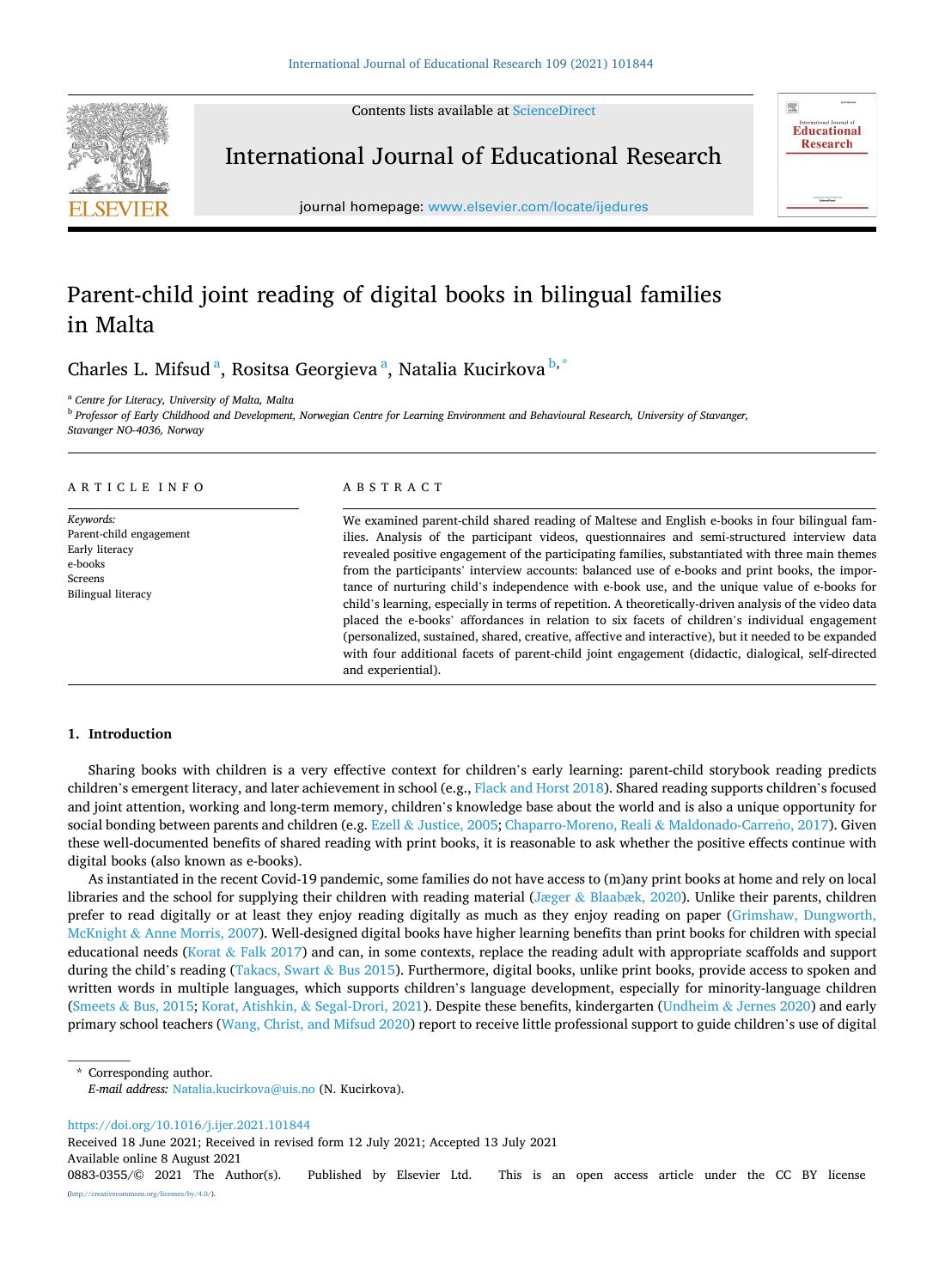books in the classroom. Parents report not being digitally literate enough to adequately support children's engagement on the screen [\(Author, 2020\)](#page-9-0). Furthermore, interview studies show that parents have negative [\(Strouse and Ganea 2017\)](#page-10-0) or conflicted [\(Kucirkova](#page-9-0) & [Flewitt, 2020\)](#page-9-0) views on children's digital books, with most preferring to read paper books. The literature suggests this is mostly because of low-quality design of many popular children's digital books. Descriptive analyses of the quality of most popular European children's digital books report their low educational value (Korat & [Falk 2017](#page-9-0); [Sari, Takacs](#page-10-0) & Bus 2017). A recent meta-analysis found that when comparing paper and digital books on these traditional outcome measures, the paper books outweigh digital books ([Fur](#page-9-0)[enes, Kucirkova,](#page-9-0) & Bus, 2021). The design of the digital books significantly influenced these effects: e-books designed with highly interactive features impeded children's story comprehension, while those with limited interactivity outweighed paper books (ibid).

In this study we aimed to gain a detailed understanding of the potential of well-designed digital books to engage families and to examine, in a natural home environment, how bilingual Maltese-English parents and their 5–7-years-old children interact when sharing e-books. Bilingual families are a diverse but little studied population in the context of shared reading at home ([Gonza](#page-9-0)[lez-Barrero, Salama-Siroishka, Dub](#page-9-0)é, Brouillard, & Byers-Heinlein, 2021). This is an important research gap given the increasing number of bilingual families worldwide ([De Houwer, 2020\)](#page-9-0), and the essential role families play in children's literacy development (e.g. [Villiger, Wandeler](#page-10-0) & Niggli, 2014). Unlike children growing up in monolingual families, children from bilingual families are exposed to resources and activities in two languages, and thus receive additional language input [\(Kremin, Alves, Orena, Polka,](#page-9-0) & [Byers-Heinlein, 2021](#page-9-0)), which influences their language proficiency and interest in literacy activities (Cha & [Goldenberg, 2015\)](#page-9-0).

Given the little studied context of shared reading of digital books at home and the unique profile of the participants in our study, we adopted a multiple case study approach with an exploratory paradigm (Woodhead & [Faulkner 2008\)](#page-10-0). We begin by outlining the key concepts important to our research foci on parent-child reading of e-books in bilingual families in Malta. This is followed by the theoretical framework that we adopted for analysing and interpreting the data, and a summary of previous research on parent-child e-reading and the engagement of bilingual families in Malta.

# **2. Key terms and key foci in our study**

'Bilingual learning' means learning in two languages**,** which can be either represented to the same extent or to a varying extent (Hamers & [Blanc 2000](#page-9-0)). Bilingual education in schools is realised through instruction by teachers and children's engagement in two languages and in families by one or both parents speaking to the child in two languages. While bilingual education in schools is strategically supported through immersion programs (e.g., Swedish immersion program in Finnish schools) or the teaching of some subjects in a language different from the children's first language (e.g. international schools in Eastern European countries), bilingual households negotiate their own, idiosyncratic, ways for raising their children in two languages [\(Murillo, 2012\)](#page-9-0). In our study, some families spoke both Maltese and English at home, and some only Maltese, with various language habits (e.g. father speaks Maltese only, mother speaks English when teaching new concepts).

The term 'digital books' implies that the books appear on a screen, which can be a computer, smartphone or tablet. In this study we focus on digital books displayed on an iPad. We focus on digital picture books, that is books that convey meaning through both the written text and illustrations (Salisbury & [Styles 2012](#page-10-0)). While print picture books represent meaning in two modes - visual and haptic digital picture books contain voice recordings and music, thus engaging also the audio mode of meaning-making. Digital picture books contain various levels of interactivity, which can be either controlled by the user or activated automatically. The digital books that are presented on touchscreens, such as tablets and smartphones, typically contain "hotspots", which are areas that can be activated through touch or movement and perform certain actions. For example, the hotspots in one of the digital books used in this study (the Little Red Riding Hood by Nosy Crow Ltd.) make the Little Red speak, run, pour honey or pick up meadow flowers.

# **3. Theoretical framework**

Overarching our analysis and interpretation of our data is [Vygotsky](#page-10-0)'s (1978) socio-cultural theory, according to which the social and cultural context in which children grow up explains the many dimensions of a child's learning and development. Socio-cultural processes are central to a child's development of higher cognitive processes and ability to function in the world. In this process, the "more knowledgeable others", that is adults who care or teach children, expand their understanding through structured activities [\(Moll, 2013\)](#page-9-0). These adults enable children to engage in and complete more complex tasks than the children could on their own and they thus scaffold children's meaning-making. The traditions and techniques of this gradual knowledge acquisition are different in diverse cultures [\(Rogoff, 2003](#page-10-0)), as shown in a hallmark study by [Heath \(1983\)](#page-9-0). In Heath's work, the diverse language and literacy activities in four different socio-cultural US communities were described in relation to the immediate social context of the children growing up in these communities. The families' schedules of work and play, childcare choices, and modes of transportation were not separable from the children's individual learning and their competence building. In our study, the micro focus on parent-child reading of digital books was interwoven with the families' wider socio-cultural practices in Malta and those engendered by the international trend of an increasingly digital reading culture ([Mangen, Hoel, Jernes,](#page-9-0) & Moser, 2019).

In order to understand the complex relationship between parent-child engagement with e-books and the individual e-books' design, we draw on literature concerned with 'affordances'. Affordances is a theoretical term that refers to the characteristics of tools that humans engage with, and that materialize through this engagement in that they elicit specific responses and behaviours ([Heft, 1989](#page-9-0)). Affordances are not fixed properties but rather relational to the context of use [\(Hutchby 2001](#page-9-0)) or, as it was in our study, a specific reading activity. To investigate parent-child interaction in relation to the affordances of digital books, we follow the theoretical framework of the 'Six Affordances of Digital Books' put forward by [Kucirkova, Littleton, and Cremin \(2016\)](#page-9-0) . Based on a conceptual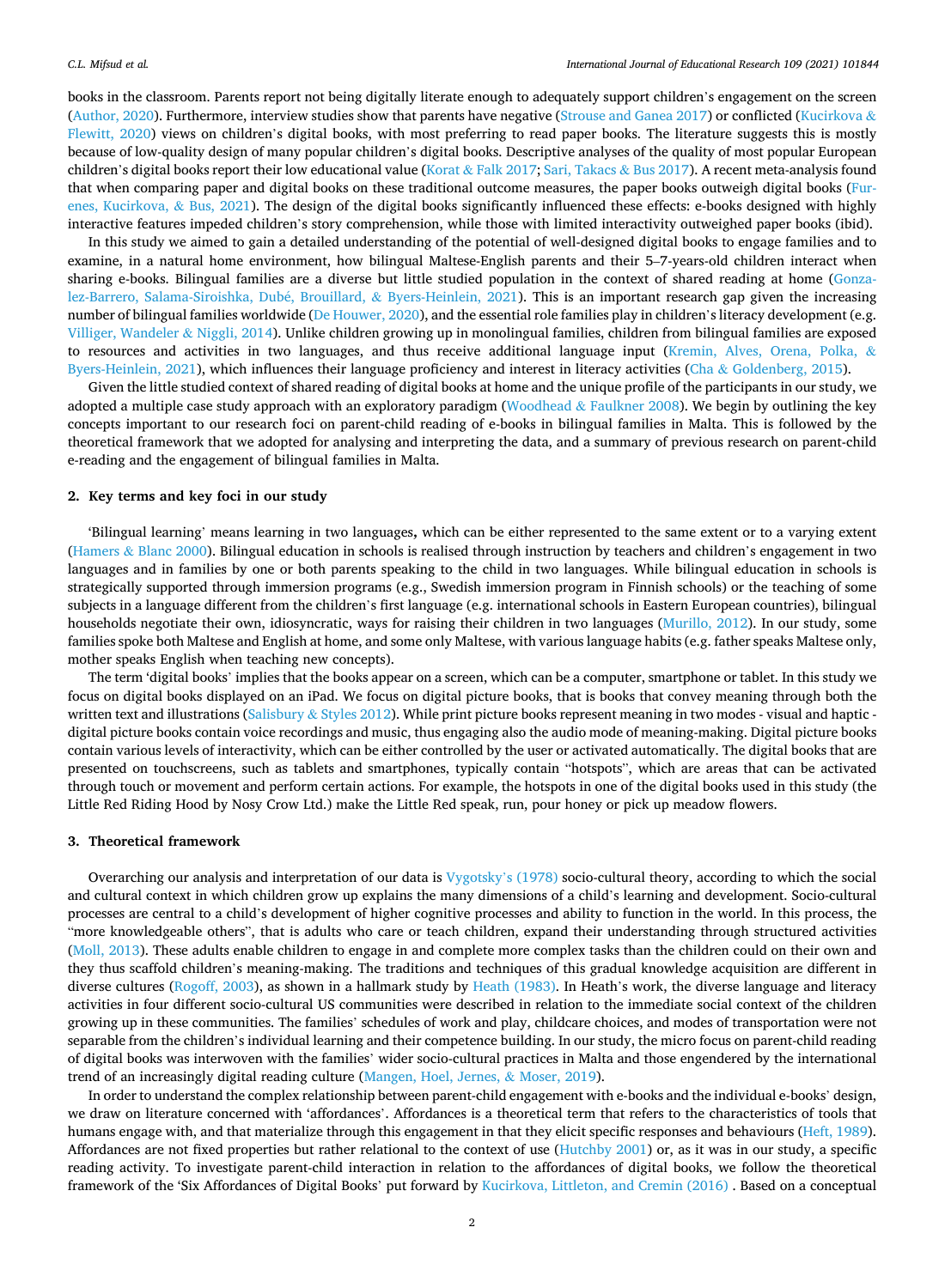review of the e-book field and the reading for pleasure literature, the authors identified six key facets that connect children's reading enjoyment to novel affordances of children's digital books. These affordances become foregrounded in the digital format and relate to six types, or six facets, of children's engagement during reading: affective, creative, sustained, shared, personalized and interactive engagement. [Kucirkova et al. \(2016\)](#page-9-0) outlined that the six facets of engagement build on Craft'[s \(2011\)](#page-9-0) early work on digital childhoods and research concerning the challenges of children growing up in digitized international contexts. Inspired by this work, we aimed to examine the parent-child engagement with digital books not only empirically but also theoretically. While the original formulation by [Kucirkova et al. \(2016\)](#page-9-0) of the six engagement facets focused on children's engagement, our study was concerned with joint *parent-child*  engagement.

# **4. Parent-child engagement with digital books**

Observational studies that compared quality of parents' talk when reading digital versus paper books with their children, have consistently found higher-quality parents' reading styles and personal preference for print books (e.g., Strouse & [Ganea 2017](#page-10-0)). Research also indicates that the less interactive the digital books are, the higher the quality of parents' scaffolding (e.g., [Parish-Morris,](#page-9-0) [Mahajan, Hirsh-Pasek, Golinkoff](#page-9-0) & Molly Fuller Collins 2013). [Richter and Courage \(2017\)](#page-10-0) compared preschoolers' engagement with stories presented in a digital and paper format in relation to the child's attention, engagement, and communication during readings and reported differences in the content of children's talk in relation to the book format. Other studies show that the instruction, that is the adult's mediation, is crucial for interactive storybooks to make a difference to children's outcomes [\(Kelley and Kinney, 2017\)](#page-9-0). In other words, it does not seem to be the book format but rather the interaction between the book's affordances and the parents' reading style with the digital books, that influence how much children learn from the joint reading session. There is no linear influence, and the interconnections among the parents' reading practices, the child's and the e-book's characteristics, need to be better understood to establish the value of children's digital books ([Courage, 2019\)](#page-9-0). The interconnections are especially important in the context of the diverse families in which children grow up, including bilingual families.

# **5. Bilingual families in Malta**

Malta has a long-standing history of bilingualism, both Maltese and English are spoken at home and in schools. The sociolinguistic situation is that of plurilingual repertoires (i.e. speakers are competent in both languages and can switch between them) with language competencies at different points on the bilingual continuum for different individuals [\(Council of Europe 2015\)](#page-9-0). Both Maltese and English are introduced simultaneously- early on in the kindergarten classes and are available as languages of schooling and in the wider out-of-school environment, where learners are in constant contact with both languages (Mifsud & [Vella 2018a\)](#page-9-0). As such, Malta is a case of the so-called societal bilingualism [\(Sebba, 2010](#page-10-0)), that is, at the level of social organization, rather than particular individuals or families. English and Maltese languages are taught and learned using an immersion pedagogy as part of Malta's bilingual education policy [\(Ministry for Education and Employment, Malta, 2014](#page-9-0); [2016](#page-9-0)), and teachers mediate children's language learning from Maltese to English and vice versa as needed (Mifsud & [Vella 2018b\)](#page-9-0). The status of both English and Maltese carries a significant socio-cultural importance in the society ([Vella, 2013\)](#page-10-0). The question of whether and how families use the two languages when reading digital books, has not been examined by previous research. Digital books, with their flexibility to accommodate multiple languages, could potentially support a bilingual learning context at home.

In this study, we sought to examine in detail the parents' and children's engagement during the reading of digital books, and the interrelationship between their joint e-reading engagement and the bilingual nature of Maltese families. Given the close relationship between the affordances of a specific design of digital books and children's engagement reported by previous studies, we focused on digital books of high-quality design and available in both English and Maltese.

# **6. High-quality digital books in different languages**

Research shows that the most popular apps and digital books used by children worldwide are not in local languages. [Sari et al.,](#page-10-0) [\(2017\)](#page-10-0) reviewed the best-selling 50 paid and 50 free digital books from iTunes and Google Play in Netherlands, Hungary and Turkey, and analyzed them according to various criteria, including whether the stories were translated to Dutch, Hungarian and Turkish. The results showed that in Hungary 90% of e-books were not in the local language, in Turkey it was 76% and in the Netherlands 50%. Digital books which included the local language were more expensive and so were those which included spoken language recordings. In another study, [Bus et al. \(2019\)](#page-9-0) described digital books for young children in five relatively small languages: Dutch, Catalonian, Maltese, Norwegian, and Hebrew. The analysis by [Bus et al \(2019\)](#page-9-0) found that there were very few digital books for young children in these five languages and that by and large, the smaller the language, the lower the number of commercially produced digital books (with the exception of Norway). To our knowledge, only one study has examined Maltese children's use of e-books before: a qualitative study by [Wang et al. \(2020\)](#page-10-0), which analyzed videos of 27 children reading e-books in English and in the school context. The researchers reported distinct patterns of high-comprehension processes with the linguistic features of the e-books, and recommended future research into bilingual children's use of e-books in formal learning environments. In this study, we purposefully chose two award-winning English apps and two Maltese e-books developed by the Ministry of Education in Malta, as we were interested in parent-child engagement with e-books in their native language and with a high-quality design.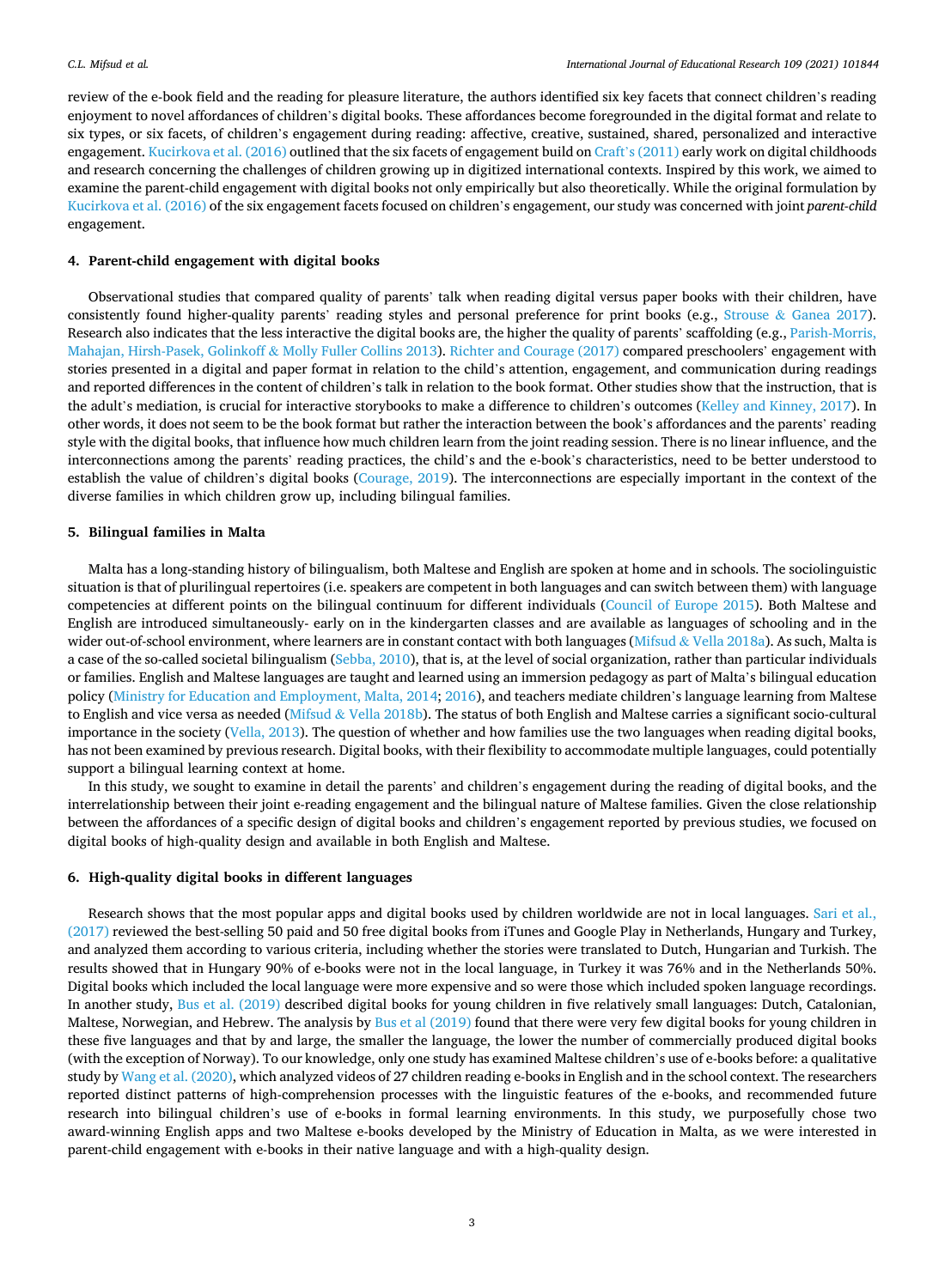# **7. Study aims**

We set out to investigate parent-child shared engagement with digital books in bilingual Maltese families. We aimed to provide detailed observations that would complement and expand current literature on children's digital reading and address the research gaps regarding parent-child e-reading patterns in bilingual families. The purpose of our first research question was therefore exploratory:

• How do bilingual Maltese-English parents and children engage with digital books at home?

We also sought to understand, on a theoretical level, the contribution of parent-child reading of digital books to their engagement patterns at home. With this objective, we aimed to complement current literature by focusing on the six facets of engagement involved in the child's engagement with digital books [\(Kucirkova et al., 2016](#page-9-0)) and as such, offer a more nuanced understanding of the parent-child shared reading engagement. This aim was guided by the following research question:

• How do the six facets of engagement relate to parent-child shared reading of digital books at home?

# **8. Methods**

# *8.1. Study procedure*

A multiple case study design was followed [\(Stake, 2013](#page-10-0)), with four cases, each representing one family. The families were invited to participate in the study using a parent information letter and a consent form. Once the families agreed to participate, they were provided with University-owned iPads that were pre-loaded with four digital books, two in English and two in Maltese. The families were also provided with small hand-held cameras and tripods, with the instruction to video-record themselves when they read the digital books together with their children at home. The researcher (second author of this paper) visited each family two times: at the first visit, she brought to the family the iPads and cameras, explained how to operate them and provided the families with a detailed protocol about ways to record shared reading sessions. The researcher kept in individual telephone and email contact with the families in-between her visits. The participants were encouraged to engage with the digital books, as and when they wished, for a duration of up to ten weeks. Following this period, the researcher visited the families again to collect back the cameras and the iPads. Two of the four families requested to keep the iPad and cameras beyond the study period and one family made additional recordings, which we included in the analysis.

We collected data using three types of methods: questionnaires, semi-structured interviews and video-based observations.

#### *8.1.1. Questionnaires*

The participating families were encouraged to nominate one parent as the key parent contact for the study and this key parent contact was provided with a short online questionnaire (see Appendix A) to fill out before the researcher's first visit to their homes. The information from the questionnaires was used for constructing descriptive "family portraits" reported in participants' description.

# *8.1.2. Interviews*

Semi-structured interviews were conducted during the first visit to determine the attitudes of the families towards e-reading prior to the study. During the second visit, semi-structured interviews were conducted to establish the parents' perspectives on the digital books and their overall experience with them. The interviews were conducted by the researcher t, following the interview protocol (Appendix B). All interviews were audio-recorded, anonymized and transcribed.

# *8.1.3. Video observations*

Video recordings were carried out by the participating families, who, in this way, acted as co-researchers collecting video data [\(Monk, 2014](#page-9-0)). We provided the families with cameras and tripods and trained them on how to use them. We encouraged them to film all sessions when they read the digital books together and emphasized that we were interested in authentic interactions, showing both positive and negative engagements. Some families filmed themselves more often than others, but all families completed at least four high-quality recordings. These were captured on the camera and securely stored on the researcher's encrypted computer. The parent-child conversations in the videos were transcribed and their key activities on the screen were described in Word documents accompanying each video. The research team then used these materials to analyze the videos based on the six facets of engagement.

# *8.2. Study materials*

The digital books used in this study were two Maltese (Pinu jzomm ruħu nadif [Pinu keeps himself clean], Zaqqinu jagħzel x'jiekol [Zaqqinu chooses what to eat]) and two English-language e-books (Little Red Riding Hood and Cinderella by Nosy Crow Ltd.). The ones analysed in this article are: Zaqqinu jagħzel x'jiekol [Zaqqinu chooses what to eat] and Little Red Riding Hood. We chose these two ebooks for deeper analysis because they seemed to engage the families most: the parents commented on these two books most during the interviews and chose them most frequently in the video-recorded sessions.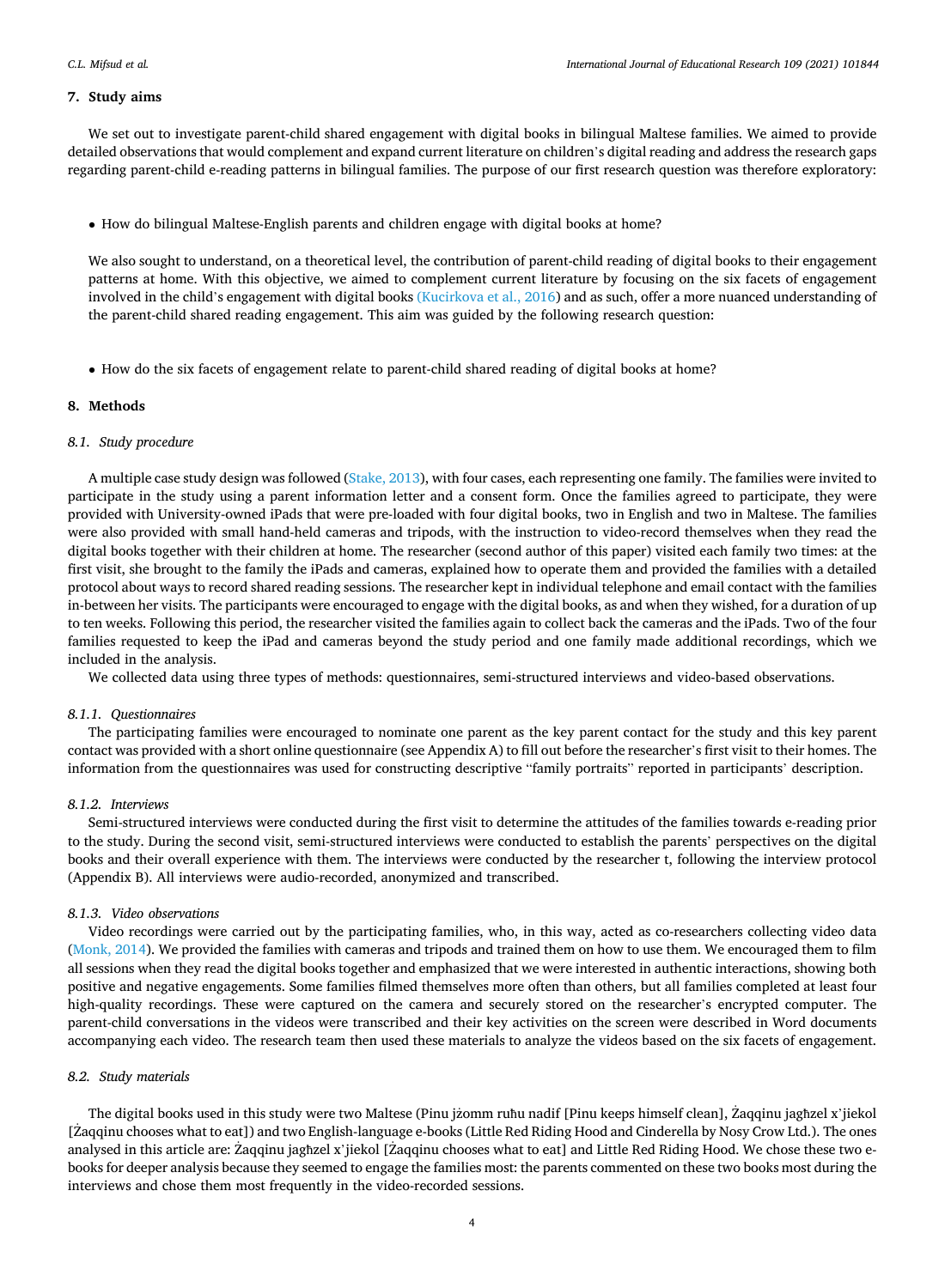The Little Red Riding Hood e-book was developed by Nosy Crow and Ed Bryan as part of a series of fairytale e-books by the publisher. The e-book follows a non-linear narrative, and contains some interactive features throughout the story, with animation, voiceover, original music and text highlighting for early readers. The story plot follows the traditional fairytale with an innovative ending with the Little Red defeating the wolf. Zaqqinu ˙ jagħzel x'jiekol [Zaqqinu ˙ chooses what to eat] was developed by the Department of eLearning of the Maltese Ministry for Education, with the main purpose to promote healthy eating. The app includes pictures of favourite foods and drinks with texts prompting children to reflect on whether they are healthy or not for them. The two e-books thus differed not only by the language, but also by the extent to which they were fictional or narrative-based.

# **9. Data analysis**

Questionnaire data were examined through the traditional procedure of a content analysis, using open and axial coding ([Corbin and](#page-9-0) [Strauss 2014\)](#page-9-0). All interviews were transcribed verbatim by native Maltese and English speakers and translated from Maltese to English, so that they could be read and analyzed by all authors. In the analysis stage of open coding, all three authors read through the transcripts and noted down some common and recurring themes. In the axial coding stage, we deepened the conceptual links between the themes to capture the essence of parents' perceptions. We compared the themes between and across the transcripts in three steps of a standard hermeneutic process-description, reduction, and interpretation [\(Lanigan, 1988](#page-9-0)). We also used the constant comparative method to identify recurrent themes across transcripts ([Corbin and Strauss 2014](#page-9-0)). Coding validity was established through discussion among the study authors, who agreed the final themes reported in the Findings.

Video data was analysed using the six facets of engagement outlined in [Kucirkova et al. \(2016\)](#page-9-0) and further explained in supporting documents for teachers available from the United Kingdom Literacy Association website [\(www.ukla.org\)](http://www.ukla.org). In summary, the analysis criteria were:

- Affective engagement relates to feelings and behavioral engagement, visible through the child's absorption or immersion in the book, indicating the child takes delight in interacting with the resource.
- Interactive engagement refers to the child's active engagement with the e-book's interactive features, such as hotspots, multimedia or mini-games.
- Sustained engagement refers to real-time presence during the reading experience, concentrated attention and focus on the reading resource.
- Creative engagement relates to an immersive experience which encourages children to entertain 'what if' scenarios and possibilities.
- Personalized engagement concerns experiences individualized to each child, through automatic self-paced reading feedback or options for readers to add their own content.
- Shared engagement relates to collaboration and feeling of a collective experience during reading, physically as well as remotely.

# **10. Study participants**

The study sample was purposefully selected by relying on our personal contacts. The second author identified and contacted four families matching our recruitment criteria: the families needed to be bilingual, live in different parts of Malta and have children aged between 4 and 8 years. In alignment with our socio-cultural orientation, we outline a detailed description of each family in the form of "family portraits". The family portraits are based on information about each family that we collected as part of the questionnaires and initial interviews conducted by the research assistant.

# *10.1. Family 1 portrait*

The mother is a teacher and the father works in financial services. Both parents are in their thirties and are educated to a Bachelor's degree. The participating child is a girl who is 7 years and 5 months old and is the youngest child in the family. She attends a State school where she speaks in both Maltese and English, although she speaks only Maltese at home. The parents are moderately confident in using technologies. The mother does not have any concerns about the child reading digitally and thinks that the amount of time the child spends using digital media is "just right".

# *10.2. Family 2 portrait*

The parents are in their forties . The mother works as a teacher in a primary school and the father works in the marine industry. The participating child is the youngest child in the family and is 7 years and 10 months old. He attends a State school and can read independently. The family speaks Maltese at home and English and Maltese to the child. The parents are moderately confident in using technology and report being concerned that the boy uses technology "a bit too much".

# *10.3. Family 3 portrait*

The father is an IT coordinator and the mother works as a support teacher. They are in their thirties. The child is an only child and 4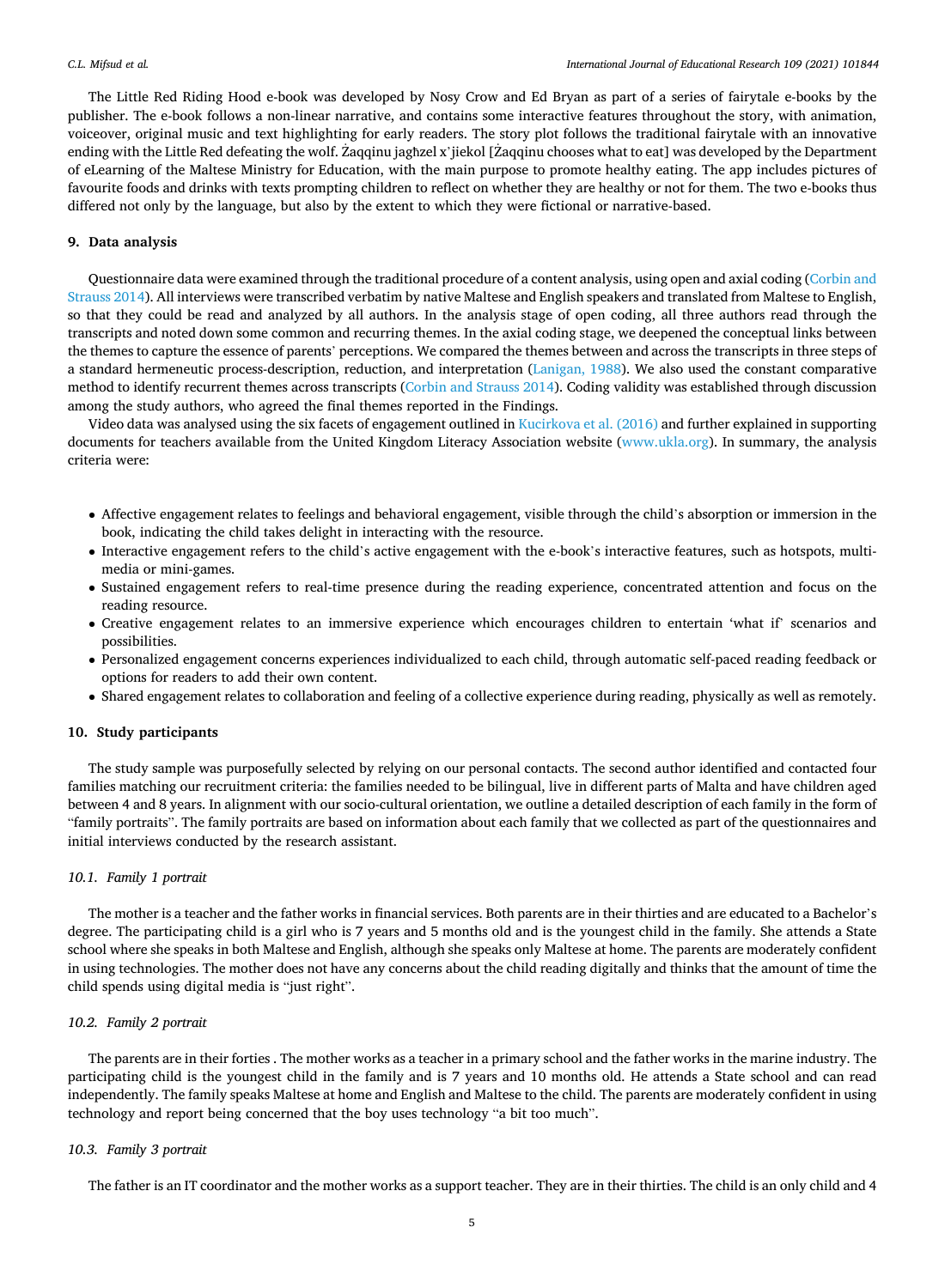years and 11 months old at the beginning of the project ). She attends an Independent school. The family speaks Maltese and English at home and only English to the child. The parents reported to be reasonably confident technology users and that the amount of time the child spends using digital media is low.

# *10.4. Family 4 portrait*

The father is aged between 40 and 50 years, he holds a Masters degree and works as a head of department for Literacy in a local school. The mother is a teacher. The parents consider themselves proficient technology users. The boy is an only child, aged 6 years and 11 months at the start of the project. The child attends a Church school and is able to read independently. The family speaks only Maltese at home. The father feels that the amount of time the child spends using digital media is a bit too much and is concerned that technology will replace the child's other activities, including playing outside, and may hinder his ability to reason independently.

As for technology ownership at home, all the families reported to own a TV, smartphone, tablet and laptop. Apart from family 4, all families had a game console and family 1 also had an educational game device.

# **11. Ethical considerations**

The study was approved by the Research Ethics Committee at the University of Malta and followed standard educational guidelines for ethical data collection, including the right for the participants to withdraw from the study anytime, without any negative consequences, or to have their data, or parts of the data, removed from the analysis. Throughout the study, we emphasized to the participants that there are no right or wrong answers in reading with children, and that we are interested in understanding on a deep and genuine level, their views on the four e-books, and how they impact on the family reading engagement with their children. We approached the participants as research partners and remained in close dialogue with them through to the analysis stage in which we asked the participants to view the videoed interactions together with us and comment on any aspect of the interaction they noticed in the videos. The child and adult participants' ongoing consent was monitored throughout the study by the first and second authors.

# **12. Findings**

The Findings section is structured according to the main themes identified in the interview data, followed by the six facets of engagement identified in the video observations. We provide salient examples from the transcripts to substantiate broader patterns we identified in the data.

# *12.1. Findings from the interviews*

Our content analysis of the interviews yielded three main themes: 1. Balanced use of print and digital books; 2. Child's independence in using digital books; 3. Unique value of digital books. The individual families are referred to as Family1 (F1), Family 2 (F2), Family 3 (F3) and Family 4 (F4).

# *12.1.1. Theme 1: Balanced use of print and digital books*

The families were clear that the digital books are there not to replace print books but rather to be integrated into their existing reading routines. For Family 1 this was part of their routine reading habits before the study. According to the mother she read with her child every day in the evening, both paper books and e-books on the laptop, as part of the Bug Club scheme. The mother made it clear that children need a variety of technologies. but the non-negotiable is the adult's support during the child's technology use. Referring to her daughter's technology use, the mother said: "she is into everything.., she likes everything- paper books, e-books, PlayStation, TV etc. and the only rule when using technology is that the family is next to her or somewhere close. That is it." (F1)

Similarly in Family 2, the mother told us that she reads with her boy every day, both in Maltese and in English, not only for school, but also fiction books or stories. Sometimes they also read e-books from the Oxford Owl series on the laptop. E-books were not read in Family 3 before our study, but the father told us in the interview that he plans to integrate them into their reading routine:

"I think we have to integrate this thing [pointing at the iPad] with the traditional reading. It's not something to replace, it's something to combine and find balance from both methods – reading the traditional book, the paper book, and using the tablet for reading." (F3)

Both Families 3 and 4 shared, during the interviews, that they have divided the languages at home while reading books. The mothers read to their child in English and the fathers in Maltese. These arrangements remained in place during the study as well.

"It depends, for example when I read for him, I normally read Maltese books, then [mother's name] reads English books, so we have divided the language. I chose the Maltese, [mother's name] chose the English ones." (F4)

# *12.1.2. Theme 2: Child's independence*

Despite the well-established routine of shared reading in the families, the participating parents shared with us their concern about the possibility and need for children to use the digital books independently, without the parents' support. The mother in Family 1 told us that this independent nature of reading e-books corresponds to the girl's use of technologies more broadly: "The girl uses it to research things, to google words and to listen to their pronunciation". (F1) The mother in Family 3 shared a similar sentiment, explaining that her support for the child's independent use of the e-books is future-proofing the child's education: "it was him, we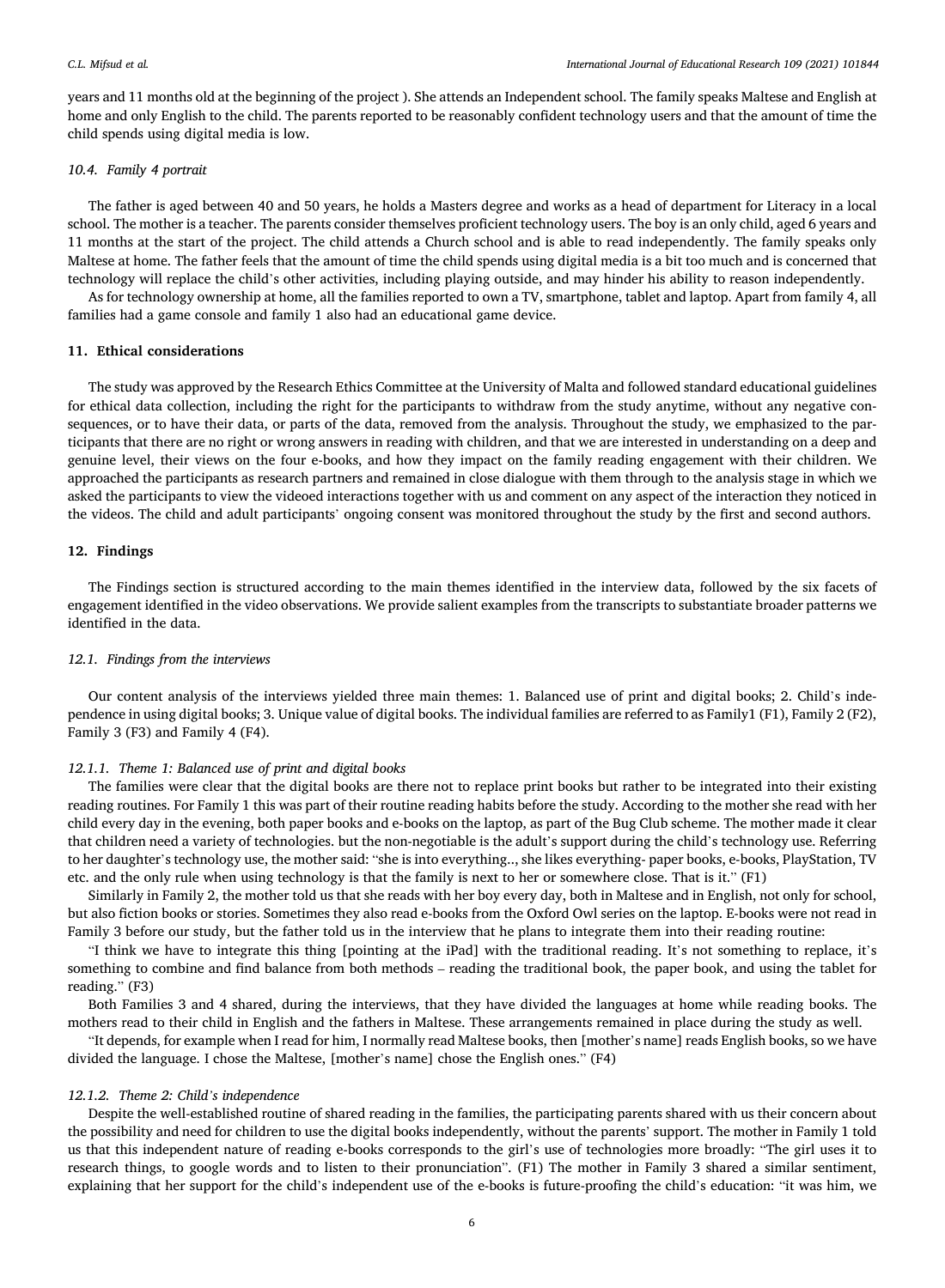didn't... because we felt that all the time with him.. we had to give him some space to observe and experiment what was there. So he had that time. After all he has to know how to go about them on his own …" (F3)

In contrast, the parents in Family 4 felt strongly about their need to monitor and support the child during the interaction: "…they read for themselves[the children]. But we stayed near him and we helped in the activities, but no, we didn't actually read out loud." (F4)

# *12.1.3. Theme 3: Unique value of digital books*

The families noted several positive features of the digital books, which they perceived as added value when compared with print books. The mother in Family 1 valued the interactivity: "These movements and interactions we don't find them in the normal books.. So, they are a plus." (F1) Similarly, the mothers in Family 2 and Family 3 saw the interactive elements as an added value to the reading experience:

"So these have… other things, you know… happening apart from the reading bit. So they are more interactive, their obviously, enjoyment I think it's more. It depends on what kind of reading you are doing." (F2)

"But the advantage of the apps over the traditional books obviously, are the activities afterwards. They are really nice and he really likes them. So that's an advantage. The activities which follow, they are very nice, and we don't find them in traditional books." (F3)

Family 4 emphasised the importance of the Maltese language and the lack of reading resources in Maltese. The father said during the interview that he had access to e-books in Maltese through his work in the education sector and that these helped him to engage with his son in joint reading: "…in Maltese, especially, because in Maltese we lack the amount of resources we have in English. So, whenever there is something new in Maltese, usually I would show it to him immediately. (...) I have access to Bug Club.. and um.. it's been a long time now since we read on this, on this kind of um.. platform, educational platform. But when I had access to it and when I used it he would come, sit next to me and read it, and read those e-books." (F4)

The interactivity in digital books seemed to be especially useful for repeated reading for the child, as commented on by the mother in Family 1: "Like usually when we read paper books you don't read them over and over again … they are so interactive, one time wouldn't have been enough." (F1) The mother in Family 3 noticed the added value of repetition in e-books too: "So with a book, you read it once, you discuss it and then we go on to another book. So with this, you can see a different way of doing it, or doing another activity, so repetition is more often here than in a book." (F3)

# *12.2. Findings from the video observations*

This section contains extracts that we selected during the video analyses as unique examples of the six facets of engagement, following the description in the [Kucirkova et al. \(2016\)](#page-9-0) framework. Our examples are illustrative of the ways in which individual families engaged with the app's affordances and how this engagement corresponded to the definitions provided by [Kucirkova et al.](#page-9-0) [\(2016\).](#page-9-0) Further engagement examples of the individual six categories are available upon request from the authors.

#### *12.2.1. Interactive engagement*

The example illustrates the parent's encouragement of the boy's interactivity with the e-book's features, pointing to the hotspots and the e-book's design features.

Family 3:

Mother (M) reads: Can you help Little Red Riding Hood (LRRH) pack the basket. M: *How are you gonna help her?*  Boy (B): *By holding the handle.*  M: *Mhm.*  [Boy taps on LRRH and moves her.]

# *12.2.2. Creative engagement*

The children's creativity and curiosity came to the fore in parts where they were encouraged to interpret different scenarios and act on them. The mother scaffolded the child's response by helping him to interpret the situation in the fairy tale.

#### Family 4:

M: Mmm, why is he scared? Cause he's got thistles. Ejja, help him. (Come on, help him.). B: Issa taghmilhom gol-basket naf! (Now you have to put them in the basket. I know!).

# *12.2.3. Sustained engagement*

Sustained engagement came to the fore when the children could feel with the story characters, identify with the characters' experiences and followed the story with heightened expectations about the progress of the story plot.

Family 4:

LRRH: I am going to be tired soon. M: Mhm, after all this running about. Mother whispers: Where's the wolf?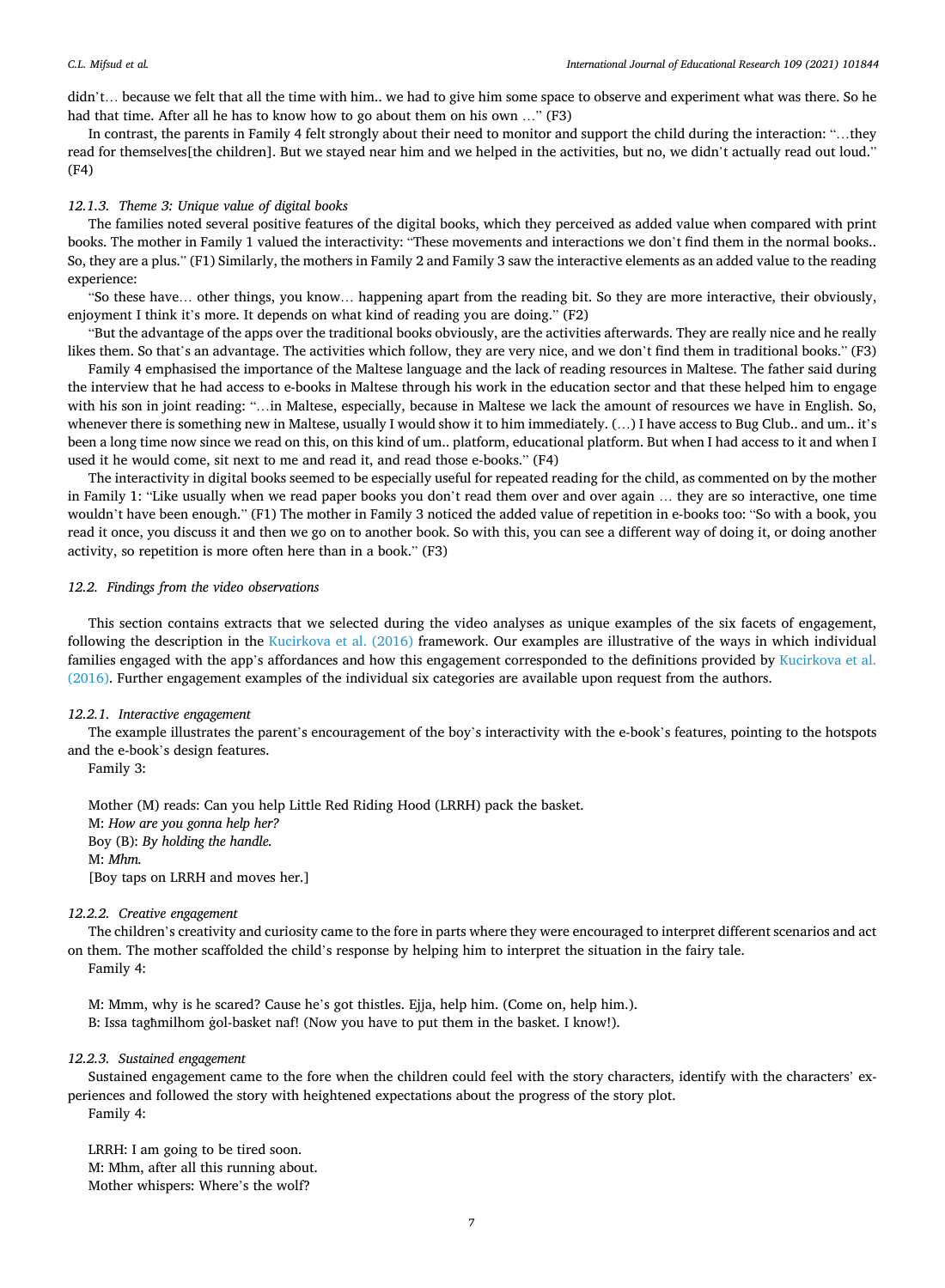B: We are passing him. [Keeps swiping LRRH].

# *12.2.4. Shared engagement*

Instances of shared engagement became visible when the digital book was equally shared between the parent and the child and when one of the parents supplemented the book's text with their own additions to the story and interactive experience, as seen in this extract:

Family 4:

M: Ooh, I am. Mmm [mother whispering] Big Bad Wolf.

W: Don't tell her I'm here.

M: Don't listen to her.. Look out. Mhux ħa tgħidilha? (Are you not going to tell her?) Għidilha li (Tell her that) Tell her that there's the big bad wolf.

B: There's the big bad wolf.

# *12.2.5. Affective engagement*

Children's affective engagement was evident in their smiles and laughter as they engaged with the story, which seemed to be present when they attempted to do something mischievous such as for example disobeying the book's instructions. This was often a moment of amusement for their parents too, as captured in this extract.

Family 4:

M: Noo, give it to grandma.

[Boy laughs.].

[Boy laughs.].

B: Give everything to the Riding Hood.:) [He keeps feeding LRRH].

M: Ahh, ejj, (Ahh, come on) she will get a stomach ache.

# M to Father (F): Look at what he's giving her. [to Boy] That's enough, give the rest to grandma. She told you that's enough.

# *12.2.6. Personalized engagement*

Personalized engagement was by and large attributable to the parents' individualized feedback provided to the child during the interaction. In these instances, the parents adopted didactic strategies and talked over the audio-recording in the e-books, as seen in this extract:

Family 3:

M: What are you doing? What are you doing?

F: He is making her run. [Mother nods.].

M: What are you doing? If you gonna, if you are not gonna speak I am going to turn it off.

B: He, she is going.

M: Where is she [the wolf appears.] Ahh [Mother exclaims and starts reading.].

# **13. Discussion**

There is a wide research consensus that 'book reading is not an isolated technique to stimulate early learning in the domain of literacy but a profoundly social process, embedded in parent-child relationships' ([Bus, 2001](#page-9-0), p. 41). In this study, we sought to describe and understand in more detail parent-child shared reading engagement with digital books. The thematic analysis found that digital books were perceived as a suitable supplement for children's reading with parents at home. Parents were keen to support children's independent reading with the resources and perceived them as uniquely valuable for their children's reading. This finding expands current literature on parent-child reading of digital books that thus far, has reported parents' concerns and often negative engagement with digital books at home. **The choice of books we provided the parents withas well as the particular nature of our study**  sample (bilingual, highly educated families), may have significantly influenced the direction of our results, The exploratory design of our study can only suggest possible influences and we propose that the use of both English and Maltese during the family interactions constitutes a unique engagement pattern with digital books at home, which has not been reported in the literature before. The participating families incorporated the digital books into their reading routines, using both English and Maltese during their reading and drawing on the diverse affordances of the digital books. This corresponded to the books' language as well as the families' usual reading habits. [Sultana \(2014\)](#page-10-0) analyzed the language use of four bilingual Maltese parents of 4 to 6 year-old children, whom she observed over a period of ten months. [Sultana \(2014\)](#page-10-0) concluded that bilingualism was evident in all four families to various degrees: Maltese was the language used mainly for communication, however for reading and writing, watching TV or using ICT, English was the preferred language. In our study, the choice of language was not only dependent on the specific medium (digital book) but also part of the families' traditional reading routines at home.

Our theoretically-driven analysis of the main themes in the videos aimed to establish patterns of engagement that would correspond to the six facets of engagement identified by [Kucirkova et al. \(2016\)](#page-9-0). The analysis framework was useful in capturing the main patterns of the child's engagement with the e-books' affordances. However, we found the framework insufficient to capture the joint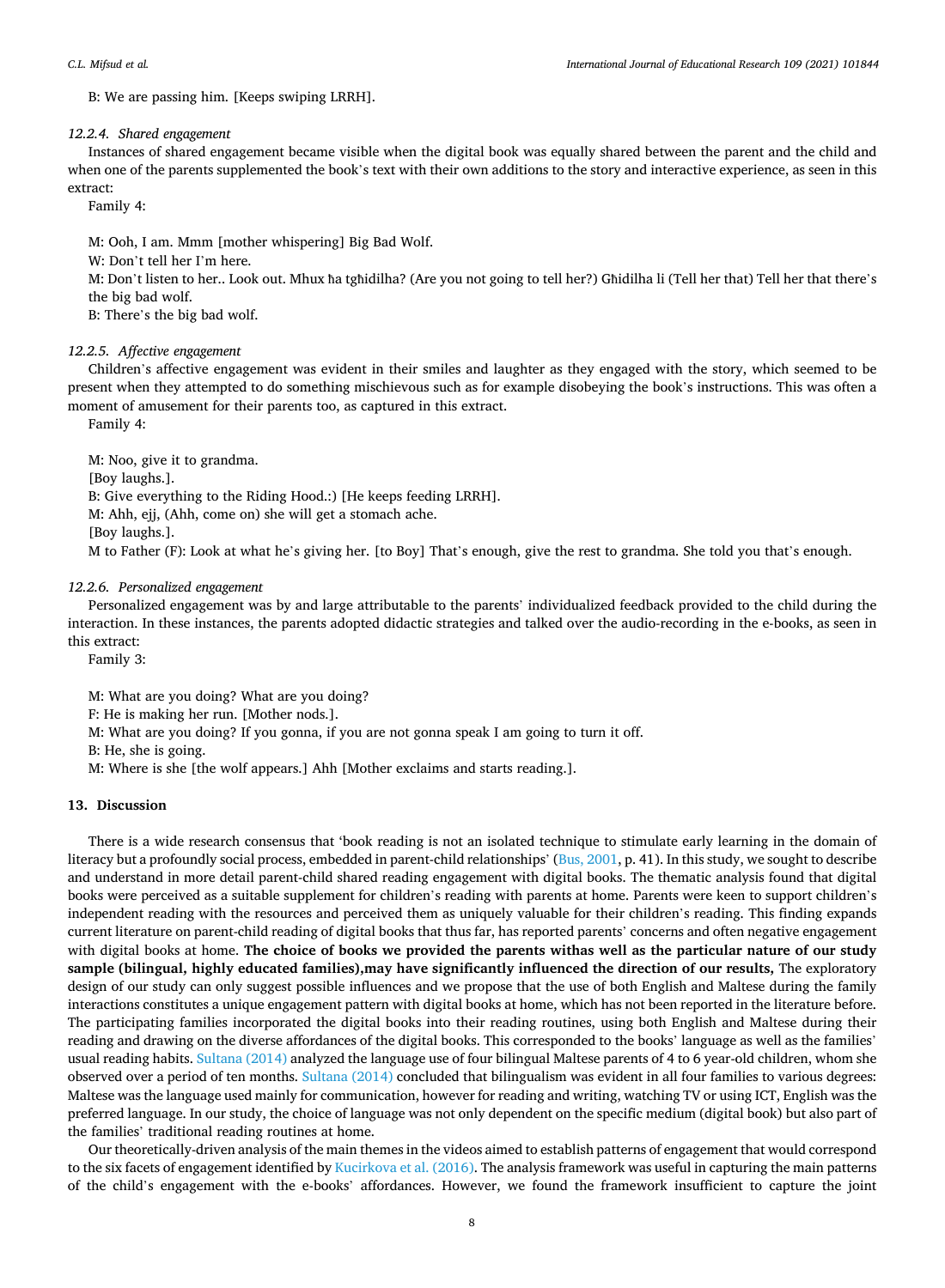*parent-*child engagement patterns that we observed in our study. While the framework might be well suited to support teachers and parents who evaluate children's independent or child-to-child's use of digital books, we needed to add dimensions relevant for the parents' supporting role during shared e-reading. In particular, we identified four additional facets that were intertwined with the children's engagement patterns but not captured by the original framework: didactic, experiential, self-directed and dialogic. Didactic engagement was evident in the process engendered by a highly structured interaction in the personalized engagement category. As the example in the Findings section illustrates, there was evidence not only of child's personalized engagement, but also of parents' scaffolding and guidance of the child through the personalized interaction. In the shared and sustained engagement examples, there was also evidence of dialogue when the parents attempted to elaborate on the book's text and engage the child in the story. Similarly to the theme of independent engagement revealed in the interview data, we found evidence of parents supporting children's self-directed engagement with the e-books, especially during the child's creative engagement. Less evidence in the present data was available for the interactive and affective engagement, which may be related to the nature of joint parent-child engagement. The example we provide in the Findings section shows that children's actions were somewhat constrained by the parents' scaffolding and frequent instructions.

These reflections on the video analysis and our theoretical socio-cultural orientation prompted us to expand the framework of children's engagement during e-reading proposed by Kucirkova et al. (2016) ([Kucirkova et al., 2016\)](#page-9-0) with four additional facets. Drawing on [Vygotsky](#page-10-0)'s (1978) emphasis on the role of adults in scaffolding children's understanding, we propose that these additional facets constitute sites of opportunity for adults to enrich children's independent engagement with e-books. In Fig. 1, we adapt the original framework with our four facets, illustrating the theoretical expansion of the original framework.

We do not propose that the additional facets replace the original categories, but rather expand them to dimensions relevant for shared parent-child engagement. These extended facets of engagement could be usefully employed in future studies for structured observations of parent-child shared reading of e-books at home.

# *13.1. Study limitations and future research directions*

The Covid-19 pandemic has brought to the fore the easier accessibility of e-books when compared to print books. This is the case for some families more than others. The parents who participated in our study considered digital books as a suitable and engaging supplement for reading with their children at home. They were keen to support their children's independent reading with digital books and considered them to be uniquely valuable for their bilingual reading practices at home. Future studies may look at how more ebooks can be incorporated into the daily reading activities of diverse families. In particular, it is worth noting that the families participating in our study had a teacher/teacher support educator as the parent reading with the child, which may have influenced the findings. Research involving participants from diverse socioeconomic and educational backgrounds may reveal a larger scope of attitudes and reading patterns with children's digital books. It would be also interesting to further investigate the language choices and preferences of families when reading e-books in different languages.

Overall, our study documented the unique value of e-books in engaging bilingual families in shared reading at home, and expanded the theoretical model of six engagement facets to criteria that correspond to shared parent-child engagement during e-reading. Our findings call for more attention to the potential of e-books to linguistically and socially enrich the shared reading practices of individual families.



**Fig. 1.** Expanded framework of parent-child engagement with digital books.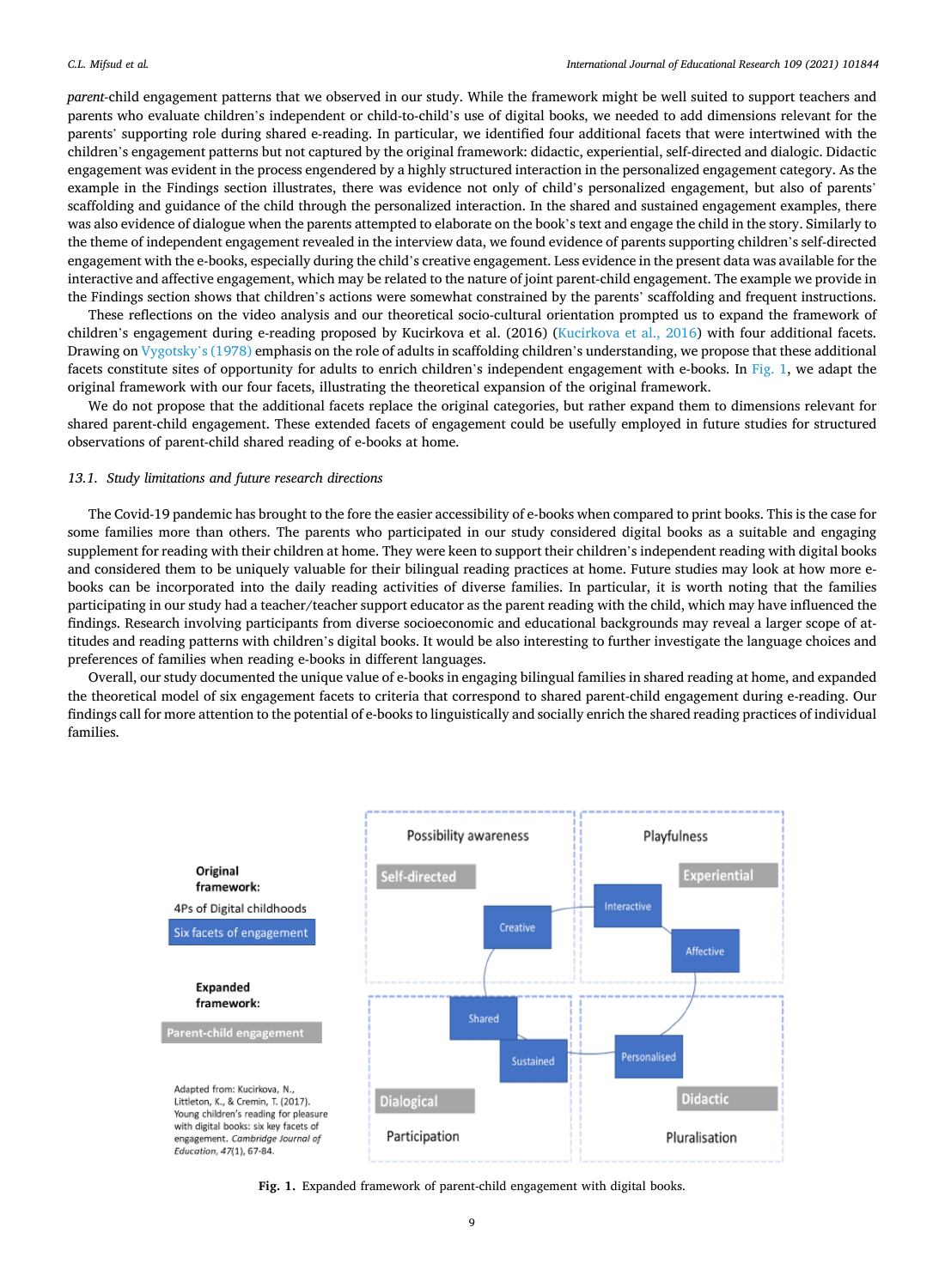#### <span id="page-9-0"></span>**Supplementary materials**

Supplementary material associated with this article can be found, in the online version, at doi:10.1016/i.jier.2021.101844.

# **References**

Author (2020).

- [Bus, AG. \(2001\). Parent-child book reading through the lens of attachment theory. In L Verhoeven, & C. E. Snow \(Eds.\),](http://refhub.elsevier.com/S0883-0355(21)00113-0/sbref0002) *Literacy and motivation: Reading engagement in [individuals and groups](http://refhub.elsevier.com/S0883-0355(21)00113-0/sbref0002)* (pp. 35–50). Routledge.
- Bus, AG., Trude, H., Aliagas, C., Jernes, M., Korat, O., Mifsud, CL., & Coillie, J. (2019). Availability and quality of storybook apps across five less widely used languages. In O Erstad, R Flewitt, B Kümmerling-Meibauer, & Í S Pires Pereira (Eds.), The routledge handbook of digital literacies in early childhood (pp. 308-321). Routledge.<https://doi.org/10.4324/9780203730638-23>.
- Cha, K., & Goldenberg, C. (2015). The complex relationship between bilingual home language input and kindergarten children's Spanish and English oral proficiencies. *Journal of Educational Psychology, 107*(4), 935–953. [https://doi.org/10.1016/j.rssm.2020.100524.](https://doi.org/10.1016/j.rssm.2020.100524)
- Chaparro-Moreno, L. J., Reali, F., & Maldonado-Carreño, C. (2017). Wordless picture books boost preschoolers' language production during shared reading. *Early Childhood Research Quarterly, 40*, 52–62. <https://doi.org/10.1016/j.ecresq.2017.03.001>.

Corbin, J., & Strauss, A. (2014). *[Basics of qualitative research: Techniques and procedures for developing grounded theory](http://refhub.elsevier.com/S0883-0355(21)00113-0/sbref0006)*. SAGE Publications.

- Council of Europe. (2015). Language education policy profile: Malta. *The language policy unit*. Strasbourg, France: Council of Europe. [https://rm.coe.int/language](https://rm.coe.int/language-education-policy-profile-malta/16807b3c39)[education-policy-profile-malta/16807b3c39.](https://rm.coe.int/language-education-policy-profile-malta/16807b3c39)
- Courage, ML. (2019). From print to digital: The medium is only part of the message. In Ji E Kim, & B Hassinger-Das (Eds.), *Reading in the digital age: Young children's experiences with e-books: international studies with e-books in diverse contexts*. Literacy Studies. Springer International Publishing. [https://doi.org/10.1007/978-3-](https://doi.org/10.1007/978-3-030-20077-0) [030-20077-0](https://doi.org/10.1007/978-3-030-20077-0).
- Craft, A. (2011). *[Creativity and education futures: Learning in a digital age](http://refhub.elsevier.com/S0883-0355(21)00113-0/sbref0009)*. Stoke-on-Trent: Trentham Books. Illustrated edition.
- [De Houwer, A. \(2020\). Harmonious bilingualism: Well-being for families in bilingual settings. In S. Eisenchlas, & A. Schalley \(Eds.\),](http://refhub.elsevier.com/S0883-0355(21)00113-0/sbref0010) *Handbook of social and affective [factors in home language maintenance and development](http://refhub.elsevier.com/S0883-0355(21)00113-0/sbref0010)* (pp. 63–83). Boston: De Gruyter Mouton.
- [Ezell, HK., & Justice, LM. \(2005\).](http://refhub.elsevier.com/S0883-0355(21)00113-0/sbref0011) *Shared storybook reading*. Baltimore, MD: Brookes.
- Flack, ZM., & Horst, JS. (2018). Two sides to every story: Children learn words better from one storybook page at a time. *Infant and Child Development, 27*(1), e2047. <https://doi.org/10.1002/icd.2047>.
- Furenes, M. I., Kucirkova, N., & Bus, A. G. (2021). A Comparison of children's reading on paper versus screen: A meta-analysis. *Review of Educational Research, 91*(4), 483–517. [https://doi.org/10.3102/0034654321998074.](https://doi.org/10.3102/0034654321998074)
- Gonzalez-Barrero, A. M., Salama-Siroishka, N., Dubé, D., Brouillard, M., & Byers-Heinlein, K. (2021). Effects of language dominance on home reading practices of bilingual families. *International Journal of Bilingualism, 25*(1), 77–99. <https://doi.org/10.1177/1367006920938153>.
- Grimshaw, S., Dungworth, N., McKnight, C., & Morris, A. (2007). Electronic books: Children's reading and comprehension. *British Journal of Educational Technology, 38*(4), 583–599. <https://doi.org/10.1111/j.1467-8535.2006.00640.x>.

Hamers, JF., & Blanc, MH. A. (2000). *Bilinguality and Bilingualism* [\(2nd ed.\). Cambridge ; New York: Cambridge University Press.](http://refhub.elsevier.com/S0883-0355(21)00113-0/sbref0017)

- Heath, S. B. (1983). *Ways with words: Language, life and work in communities and classrooms* [\(1st ed.\). Cambridge Cambridgeshire ; New York: Cambridge University](http://refhub.elsevier.com/S0883-0355(21)00113-0/sbref0018) **Dress**
- Heft, H. (1989). Affordances and the body: An intentional analysis of gibson's ecological approach to visual perception. *Journal for the Theory of Social Behaviour, 19*  (1), 1-30. https://doi.org/10.1111/j.1468-5914.1989.tb00133.y

Hutchby, I. (2001). 'Technologies, texts and affordances. *Sociology, 35*(2), 441–456. <https://doi.org/10.1177/S0038038501000219>.

- Jæger, M. M., & Blaabæk, EaH (2020). Inequality in learning opportunities during COVID-19: Evidence from library takeout. *Research in Social Stratification and Mobility, 68*. [https://doi.org/10.1016/j.rssm.2020.100524.](https://doi.org/10.1016/j.rssm.2020.100524)
- Kelley, ES., & Kinney, K. (2017). Word learning and story comprehension from digital storybooks: Does interaction make a difference? *Journal of Educational Computing Research, 55*(3), 410–428. [https://doi.org/10.1177/0735633116669811.](https://doi.org/10.1177/0735633116669811)
- Korat, O., Atishkin, S., & Segal-Drori, O. (2021). Vocabulary enrichment using an e-book with and without kindergarten teacher's support among LSES children. *Early Child Development and Care*, 1–18. <https://doi.org/10.1080/03004430.2021.1885391>.
- Korat, O., & Falk, Y. (2017). Ten years after: Revisiting the question of e-book quality as early language and literacy support. *Journal of Early Childhood Literacy, 19*(2), 206–223. [https://doi.org/10.1177/1468798417712105.](https://doi.org/10.1177/1468798417712105)
- Kremin, Lena, V, Alves, Julia, Orena, Adriel, Polka, Linda, & Byers-Heinlein, Krista (2021). Code-switching in parents' everyday speech to bilingual infants. *Journal of Child Language*, 1–27. [https://doi.org/10.1017/S0305000921000118.](https://doi.org/10.1017/S0305000921000118)
- [Kucirkova, N., & Flewitt, R. \(2020\). Understanding parents](http://refhub.elsevier.com/S0883-0355(21)00113-0/sbref0060)' conflicting beliefs about children's digital book reading. *Journal of Early Childhood Literacy*, Article [1468798420930361](http://refhub.elsevier.com/S0883-0355(21)00113-0/sbref0060).
- Kucirkova, N., Littleton, K., & Cremin, T. (2016). Young children's reading for pleasure with digital books: Six key facets of engagement. *Cambridge Journal of Education, 47*(1), 67–84. <https://doi.org/10.1080/0305764X.2015.1118441>.
- Lanigan, RL. (1988). Phenomenology of communication. Pittsburgh, PA: Duquesne University Press. [https://www.academia.edu/22355418/PHENOMENOLOGY\\_OF\\_](https://www.academia.edu/22355418/PHENOMENOLOGY_OF_COMMUNICATION_Merleau_Pontys_Thematics_in_Communicology_and_Semiology_Table_of_Contents_and_Preface_1988_) [COMMUNICATION\\_Merleau\\_Pontys\\_Thematics\\_in\\_Communicology\\_and\\_Semiology\\_Table\\_of\\_Contents\\_and\\_Preface\\_1988\\_](https://www.academia.edu/22355418/PHENOMENOLOGY_OF_COMMUNICATION_Merleau_Pontys_Thematics_in_Communicology_and_Semiology_Table_of_Contents_and_Preface_1988_).
- Mangen, A., Hoel, T., Jernes, M., & Moser, T. (2019). Shared, dialogue-based reading with books vs tablets in early childhood education and care: Protocol for a mixed-methods intervention study. *International Journal of Educational Research, 97*, 88–98. <https://doi.org/10.1016/j.ijer.2019.07.002>.
- Mifsud, CL., & Vella, L. A. (2018a). To mix languages or not? Preschool bilingual education in Malta. In M Schwartz (Ed.), *Preschool bilingual education: Agency in interactions between children, teachers, and parents* (pp. 57–98). Multilingual Education. Springer International Publishing. [https://doi.org/10.1007/978-3-319-](https://doi.org/10.1007/978-3-319-77228-8)  [77228-8.](https://doi.org/10.1007/978-3-319-77228-8)
- Mifsud, CL., & Vella, L. A. (2018b). Teacher agency and language mediation in two maltese preschool bilingual classrooms. *Language Culture and Curriculum, 31*(3), 272–288. <https://doi.org/10.1080/07908318.2018.1504400>.
- Ministry for Education and Employment, Malta. 2014. A national literacy strategy for all in Gozo and Malta 2014–2019. [https://education.gov.mt/en/Documents/](https://education.gov.mt/en/Documents/Literacy/ENGLISH.pdf) [Literacy/ENGLISH.pdf](https://education.gov.mt/en/Documents/Literacy/ENGLISH.pdf).
- Ministry for Education and Employment, Malta. 2016. A language policy for the early years in Malta and Gozo. [https://education.gov.mt/en/nationalliteracyagency/](https://education.gov.mt/en/nationalliteracyagency/Documents/Policies%20and%20Strategies/A%20Language%20Policy%20for%20the%20Early%20Years%20in%20Malta%20and%20Gozo.pdf) [Documents/Policies%20and%20Strategies/A%20Language%20Policy%20for%20the%20Early%20Years%20in%20Malta%20and%20Gozo.pdf](https://education.gov.mt/en/nationalliteracyagency/Documents/Policies%20and%20Strategies/A%20Language%20Policy%20for%20the%20Early%20Years%20in%20Malta%20and%20Gozo.pdf). Moll, L. C. (2013). *[LS vygotsky and education](http://refhub.elsevier.com/S0883-0355(21)00113-0/sbref0033)*. New York: Routledge.
- Monk, H. (2014). Intergenerational family dialogues: A cultural historical tool involving family members as co-researchers working with visual data. In M Fleer, & A Ridgway (Eds.), *Visual methodologies and digital tools for researching with young children: Transforming visuality* (pp. 73–88). International Perspectives on Early Childhood Education and Development. Springer International Publishing. [https://doi.org/10.1007/978-3-319-01469-2.](https://doi.org/10.1007/978-3-319-01469-2)
- [Murillo, LA. \(2012\). Learning from bilingual family literacies.](http://refhub.elsevier.com/S0883-0355(21)00113-0/sbref0035) *Language Arts, 90*(1), 18–29.
- Parish-Morris, J., Mahajan, N., Hirsh-Pasek, K., Golinkoff, R. M., & Collins, M. F. (2013). Once upon a time: parent–child dialogue and storybook reading in the electronic era. *Mind Brain and Education, 7*(3), 200–211. <https://doi.org/10.1111/mbe.12028>.